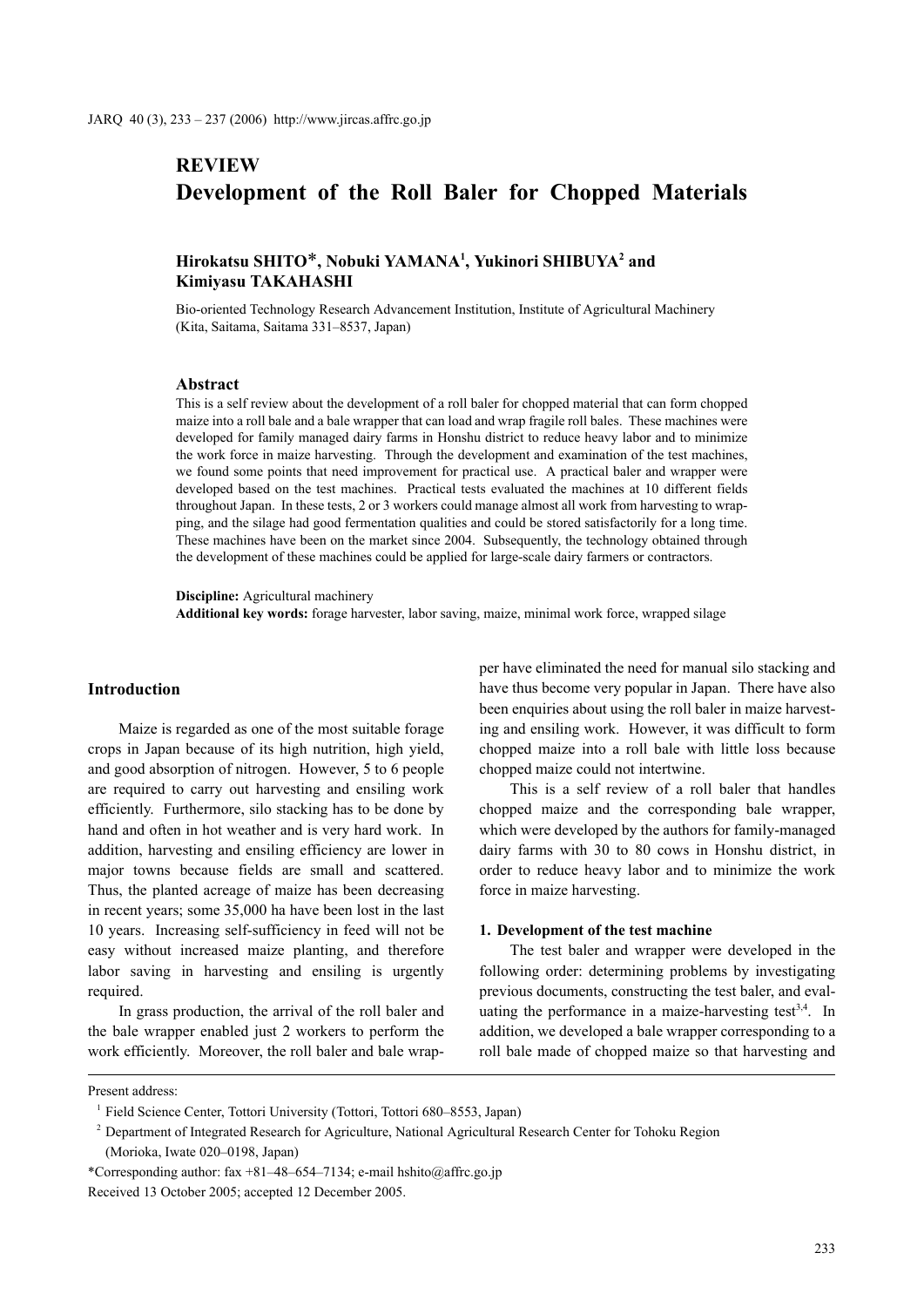H. Shito et al.

ensiling work could be done efficiently with 2 workers. We then discussed the operation system that constituted the test baler and wrapper<sup>6</sup>.

## (1) Document investigation

A technique for wrapping a container bag that had been crammed full of chopped maize by a bale wrapper was developed at the Tottori Prefectural Animal Husbandry Experiment Station. It succeeded in producing high-quality silage reducing loss that was incurred during harvesting and ensiling. In addition, secondary fermentation didn't begin until a few days after the wrapped silage was opened. The report pointed out that this technique could be applied to the traditional working system, but that simplification of the work process and minimization of the work force were needed<sup>2</sup>.

A maize-harvesting technique employing a small roll baler that had a 50 cm diameter forming chamber was developed for small-scale dairy farmers at the National Agricultural Research Center for the Western Region (e.g. Shikoku National Experiment Station). However, the document reported that the produced bale was very fragile and approximately 10% was lost due to the impact of discharge when using twine to bind a bale of maize cut to lengths of 3  $cm<sup>1</sup>$ .

The investigation determined that forming a highdensity bale, binding it so as to keep the density after discharge, and a forming chamber that prevents material from falling were important keys for forming chopped material into a bale because chopped maize couldn't be expected to preserve the bale forming characteristics by intertwining like grass.

(2) Development of the test baler and wrapper

The test baler that we developed consisted of a 90 cm-diamter forming chamber, an 85 cm-wide chamber; a hopper for receiving chopped material from a forage harvester; a conveyer that conveyed chopped material in the hopper to the forming chamber; and a net binding apparatus. The test baler employed a rod-link chain forming chamber with a belt attached to tight bars to prevent chopped material from falling (Fig. 1). The bale edges were wrapped and protected with a net that was 1.2 m wide and wider than the width of a bale, decreasing the loss produced when a bale was discharged. The test baler was evaluated on maize harvesting. The test results demonstrated that the test baler operated reasonably smoothly. When moisture content of maize was 65 to 74%, the loss produced at discharge was 1.6% on average, and the validity of net binding was confirmed. A bale made of chopped maize had high density, a mass of 422 kg (average), and dry matter density of 208 kg/m<sup>3</sup> (average). A view of harvesting by the test baler is shown in Fig. 2.

In addition, the test baler was able to harvest wilting grass by employing an attached forage harvester pick up  $unit^5$ .

We developed a test wrapper that could pick up and wrap loose cut bales so that harvesting and ensiling work could be done efficiently by just 2 people. The test wrapper was a tractor-mounted turn table, and could pick up a bale without breaking it by using side arms that pinched both ends of the fragile bale after the turn table was dumped (Fig. 3). We checked its performance and found that the first test wrapper could wrap the cut bale promptly with an average wrapping loss of 0.3%, which was quite low. The power requirement was only 1.6 kW for picking up and only 0.7 kW for wrapping. This was low enough for a 22 kW class tractor. Figure 4 illustrates wrapping work by the test wrapper.

The test baler pulled by a 44 kW four-wheel tractor with a one-row forage harvester was combined with the test wrapper connected by a rear three-point link hitch of a 22 kW four-wheel tractor and tested on the maize har-



Fig. 1. Construction of forming chamber of the test baler **Fig. 2. Harvesting work by the test baler** 

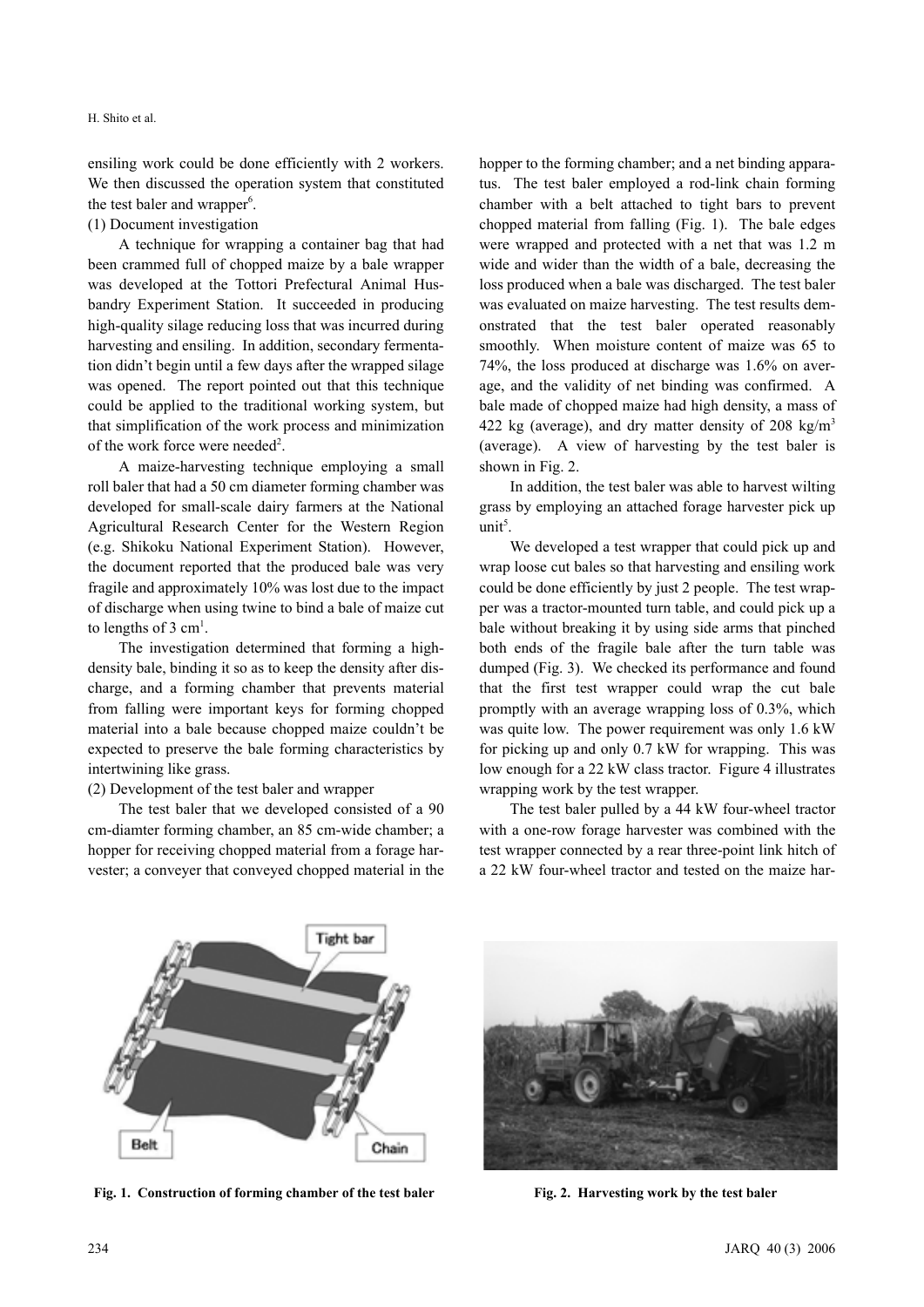## Development of the Roll Baler for Chopped Materials



Fig. 3. Working procedure of the test wrapper Fig. 4. Wrapping work by the test wrapper





**Fig. 5. Construction of forming chamber of the practical baler** 



**Fig. 6. Harvesting work by the practical baler** 



Fig. 7. Wrapping work by the practical wrapper Fig. 8. Static work by the practical baler

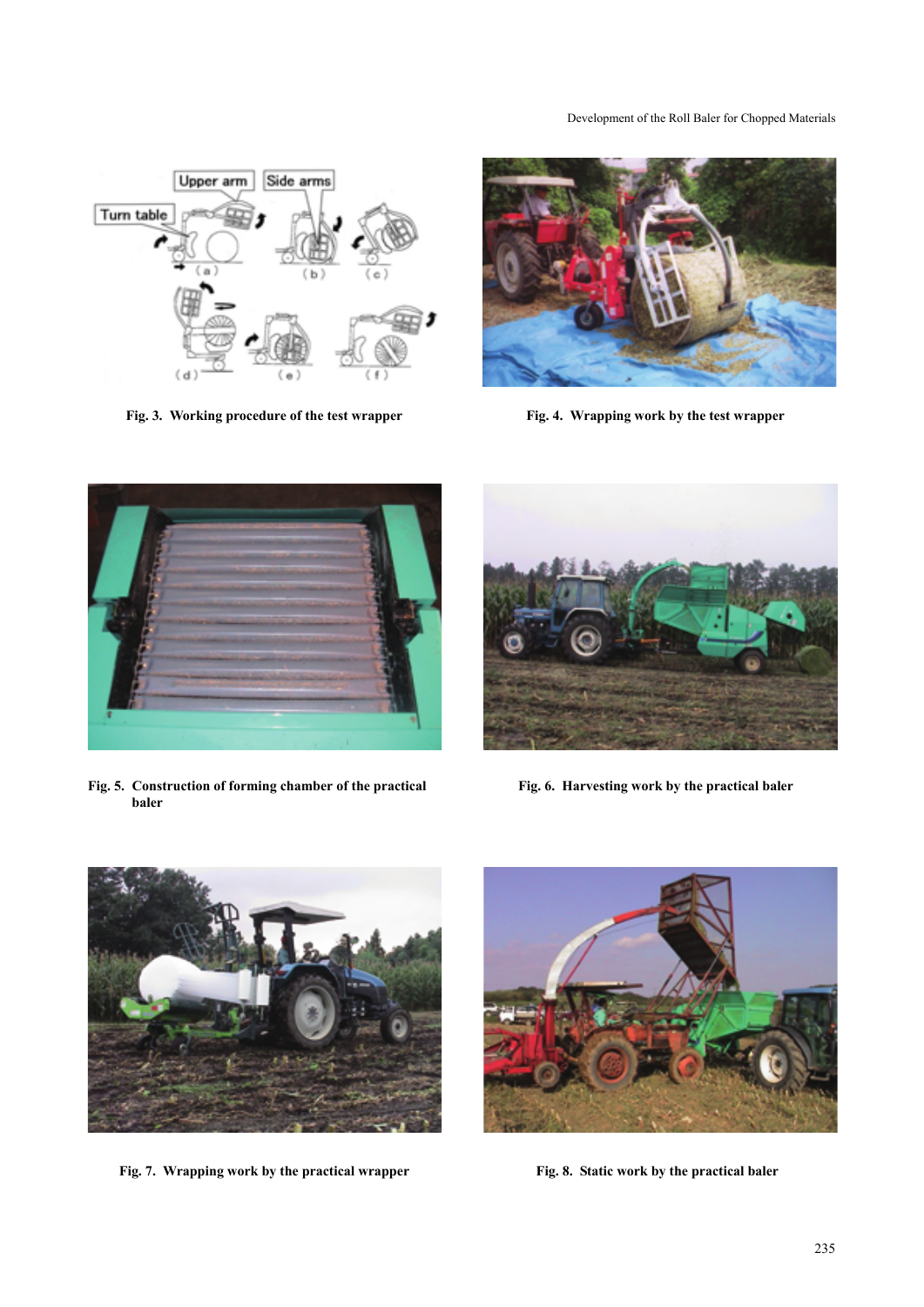H. Shito et al.

vesting and ensiling at 25 a field. With this combination, 2 workers could sufficiently manage almost all work from harvesting to wrapping. The work efficiencies of the test baler and the wrapper were both 9.3 a/h.

To make it more practicable, the test baler would require improvements in operation, strength and work efficiency, as well as some additional improvements so that it could form better bales with more consistency. For compatibility with traditional harvesting in which a forage harvester is attached to the rear and a covered wagon or a loader bucket is attached to the front of the tractor, it is necessary to enlarge the hopper so it can receive packs from the hood wagon or the loader bucket. These improvements will be necessary for widespread application of the new machine. It also became clear that the wrapping time of the first test wrapper should be shortened.

## **2. Development of the practical machines and on-site proof tests**

We discussed the problems encountered in test machines and developed a practical baler and wrapper, which were improved in many points. We checked these machines at 10 different fields throughout Japan under various weather conditions, field scales and work conditions, in order to verify practical use of the machines<sup>7,8</sup>. (1) Development of a practical baler and wrapper

In the practical baler, a suitable amount of chopped material was first stored in the hopper so that it could form better bales with more consistency and then sent to the chamber. The hopper capacity was increased from  $0.9 \text{ m}^3$  to  $2 \text{ m}^3$ . The chamber was made 80 cm in diameter and 85 cm in width so that the bale mass was approximately 350 kg, which a bale glove for a small tractor could handle. In addition, the forming chamber was redesigned to have closely placed flat tight bars in order to simplify the structure (Fig. 5). The baler could then support static use, in which the baler received material from the loader bucket, and was subsequently modified to run side-by-side with the forage harvester.

The practical wrapper was improved by adding two sets of wrap film in order to shorten the work time. Figures 6 and 7 depict the baler and wrapper.

(2) Performance of the practical machines

Validation tests were carried out in Hokkaido, Fukushima, Gunma, Mie, Okayama, Ehime, Kumamoto and Miyazaki in cooperation with public experiment stations and farmers. The practical machines exhibited better performance than the first one. For example, loss at discharge was 1.2% on average, loss at wrapping was 0.2% on average, a mass of a bale was 330 kg on average (when moisture content was 72% on average), the baler's rate of work was about 30 a/h when two row forage harvesters were used, and the wrapper's rate of work was 15 to 36 a/h. The total labor time of the work system with the new machine (one-man operation) was 58% and 47% that of traditional work systems such as bunker silos and stack silos. Farmers evaluated the machine as being



**Fig. 9. Comparison of total labor time between developed work system and traditional work system**